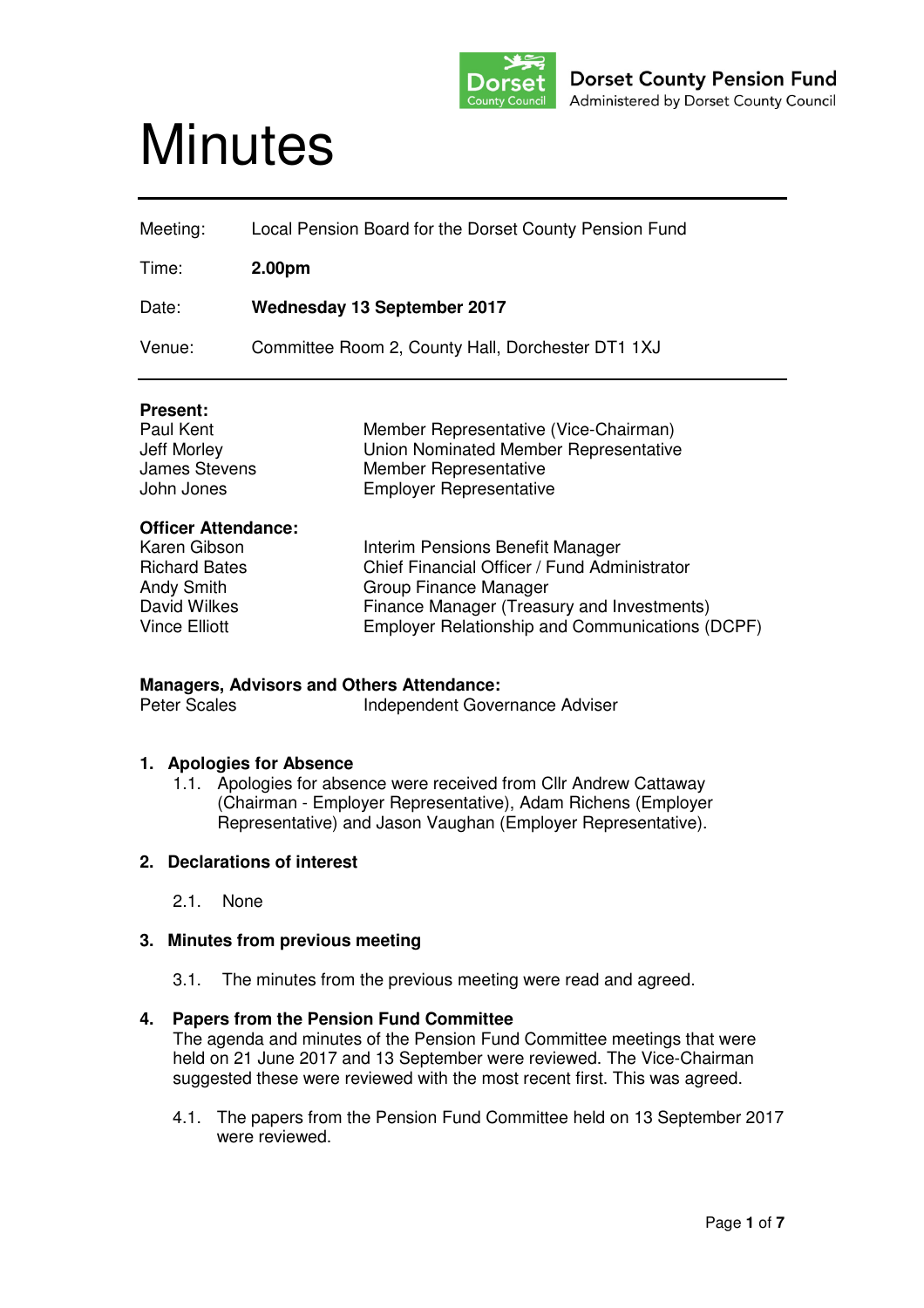4.1.a. Brunel Pensions Partnership Update. On 18 July 2017 the Brunel Pension Partnership formally incorporated its operating company – the Brunel Pension Partnership Limited and key leadership appointments have been made.

Progress is well ahead of most pools and Brunel Pensions Partnership are confident of making the April 2018 deadline to begin transitioning assets from the participating funds. The first drawdown of capital has been made (£300k by each fund) with a second contribution of approximately £500k to be requested in December 2017. Notice of appointment to be issued to selected Administrator and Custodian.

An Employer Representative asked how employers would see savings from the partnership. The Vice-chairman said that savings would be received through fee reductions in the future.

- 4.1.b. Fund Administrator's Report. Following the introduction of the Markets in Financial Instrument Directive 2014/65 ("MiFID II") the Pension Fund will be seeking to opt up with each of their investment managers from 'retail client' to 'elective professional client' status. If this is not in place it would restrict their ability to invest in certain areas.
- 4.1.c. The final report on the Pension Fund accounts from KPMG, the administrating authority's external auditor was very positive. An employer asked whether, as a requirement, we would be changing auditors in a year's time. The Fund Administrator confirmed that this will be happening.
- 4.1.d. Other Manager Reports Property investments. The Vice-Chairman asked whether there were any loan arrangements on the Park Plaza investment. It was confirmed that there wasn't.
- 4.2. The papers from the Pension Fund Committee held on 21 June 2017 were reviewed.
	- 4.2.a. The Brunel Pensions Partnership. There will be an ongoing service charge of £1.6m of which approximately 10% will be paid by each fund in the partnership. A Member Representative asked where would any liability for fines, etc. sit. The Finance Manager said that it would ultimately sit between the 10 funds involved, as they were the shareholders.

It was also confirmed that the Local Pension Board would still be required once the Partnership is up and running.

4.2.b. Fund Administrators Report. This highlighted the very strong performance of the Fund's assets for the year up to 31 March 2017. The Fund was 83% funded as at March 2016, the date of the last triennial valuation by the actuary.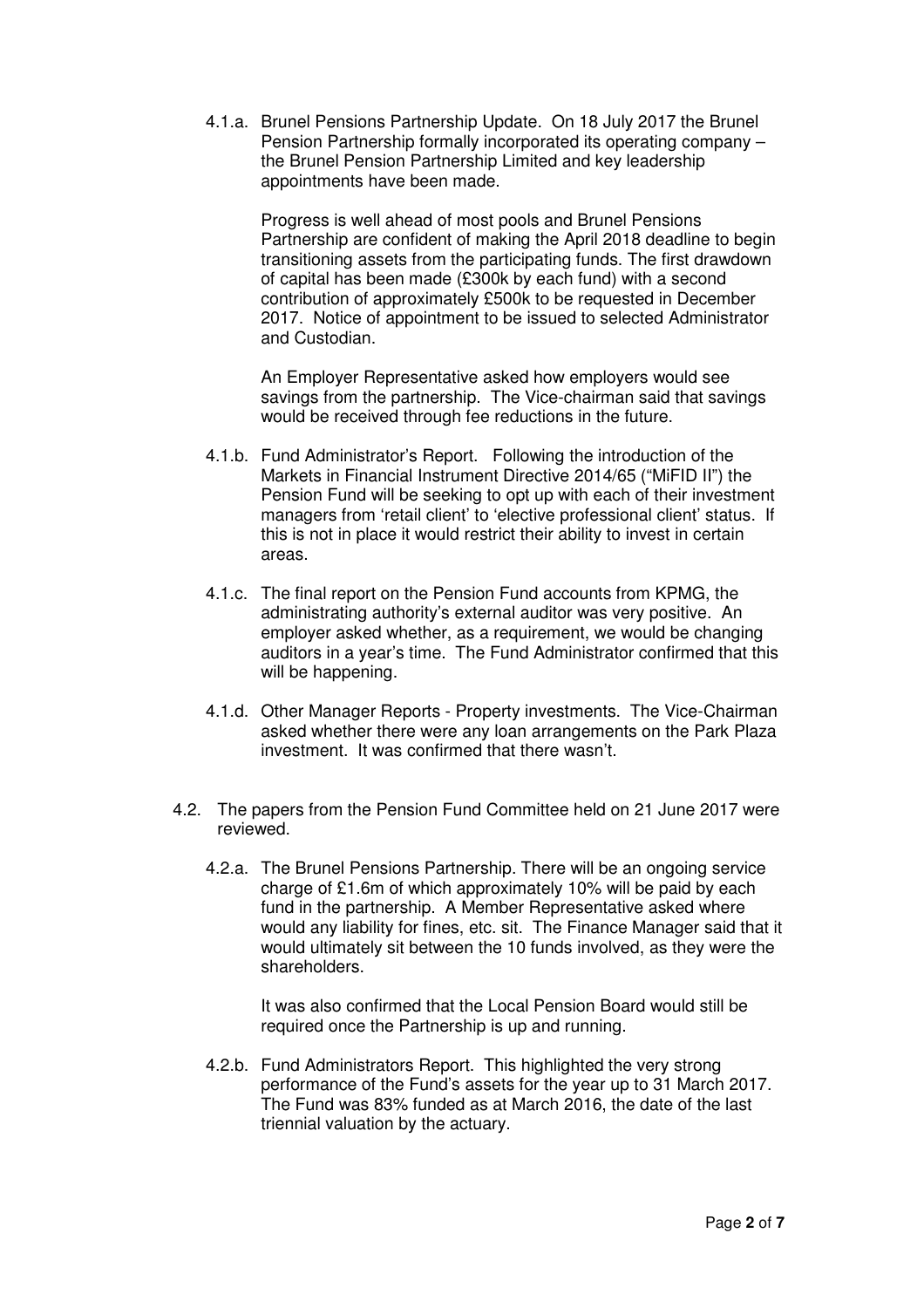## **5. LGPS Administration**

The Interim Pensions Benefit Manager reported on the main challenges and hot topics within LGPS administration.

- 5.1. Staff changes. Following the recent departure of the Pensions Benefit Manager, a small scale restructure, limited to the managers within the section, is being considered. The proposed new structure was shown to the Board (Appendix 1).
- 5.2. Altair Member Self-Serve. The Pensions department is planning to launch an internet and intranet based application which enables active scheme members, deferred beneficiaries, pensioners and dependants access to their own information online. A brief overview of the facility was shown to the Board (Appendix 2).
- 5.3. Overseas Existence Checks. As a fraud prevention measure, the Pension Fund is planning to commence a mortality screening process on overseas based pensioners. This will utilise a complete service offered by Western Union at a cost of £35.00 per member. A brief overview of the service was provided (Appendix 3).

The Vice-Chairman asked how much pension is paid out to overseas pensioners. The Interim Pensions Benefit Manager did not have the figure, but could find this out, look at the costs and weigh this up for the future.

5.4. Workflow and Key Performance Indicators. The Board were provided with the top ten KPIs for the period February to July 2017 (Appendix 4).

Overall performance was recorded as 95.76% of tasks being completed within expected timescales.

5.5. Backlog. The backlog of aggregation cases, which is being managed as a separate project within the section, has reduced by 438 cases in the period April to August 2017. A total of 797 cases remain.

The Interim Pensions Benefit Manager is pleased with the progress made and reassured that we are in a good position compared to most other authorities in regard to this area of work. The software providers are making improvements that should lead to a reduction in the time required to complete cases.

- 5.6. The Interim Pensions Benefit Manager gave a presentation on the key areas of challenge for LGPS administration and how the Pension section addresses them. The challenges include:
	- 5.6.a. Scheme complexity Layer upon layer of regulations, where nothing changes retrospectively so previous benefits remain relevant. Can result in some members having benefits calculated in 3 LGPS schemes.

Member Engagement is often difficult. It is hoped that the Member Self-Service portal may help improve this.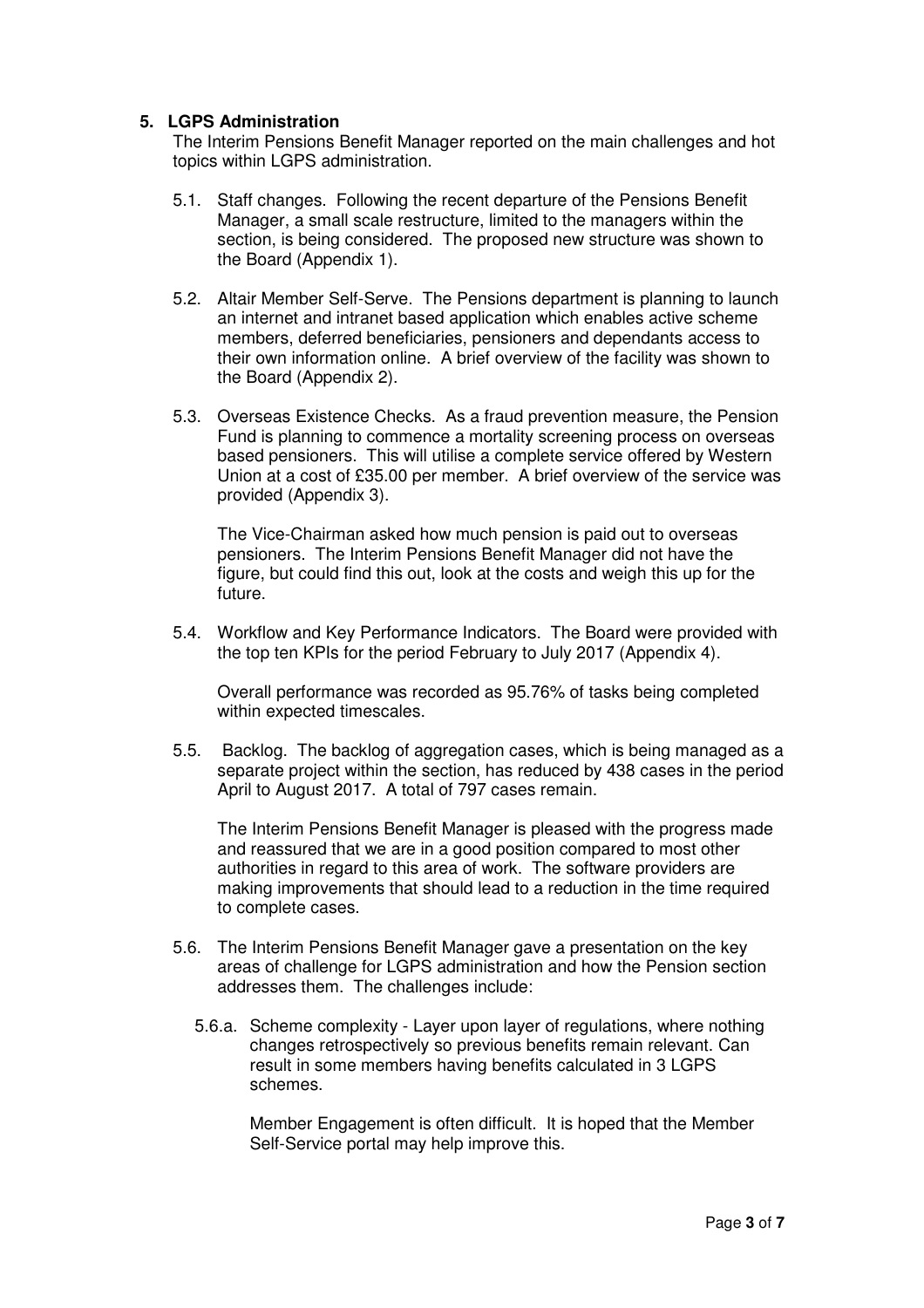- 5.6.b. Software Limited choice of pension software providers, in effect only really one good provider. Software is expensive and changing regulations provide a challenge for the software provider.
- 5.6.c. Aggregation (combining of ceased employment records) A backlog built up as 2014 Scheme regulations were unworkable and there was a wait of nearly a year for guidance.
- 5.6.d. Tax Legislation Increasingly complex legislation regarding Annual and Lifetime Allowances. It was noted that the Pension Fund need to provide this information. This is a challenge and a risk that the Scheme Advisiory Board needs to look at.
- 5.6.e. Data Quality The Vice-Chairman commented that data quality had been an issue with the recent valuation. The Interim Pensions Benefit Manager explained that the number of employers has increased over the years. The quality of this data provided by some employers and payroll providers can be an issue. As a result, the Employer Relationship team engages the employers as much as possible through employer meetings, visits, training sessions, advice etc.

An employer representative asked whether there were financial measures that could be used as an incentive to ensure good data is received. It was confirmed that the Fund can issue fines for late or poor quality data. These are outlined in the Pensions Administration Strategy.

Pension data can also be required many years after the event. This can be an issue with Data Protection. The Pension Fund works with the Data Protection Officer and software providers on this.

GMP (Guaranteed Minimum Pension) - The abolition of contracting out for defined benefit schemes in April 2016 requires schemes to reconcile their GMP liabilities. Outside companies can provide this service, but it is very expensive. An in-house team has been set up to deal with this and is on track for the December 2018 deadline.

An employer representative said that they would like to know more about how GMP affected a member's pension.

Action: It was requested that a report on late payment of contributions is prepared for the next meeting.

**Action:** It was agreed that Administration Report are to be added as regular items on the agenda for future meetings.

5.6.f. The Pensions Regulator (TPR) Code of Conduct 14 – This sets out standards expected from those responsible for the governance and administration of public sector pension schemes. Much of this forms the basis of the TPR Toolkit on-line training modules, which Board members have completed. However, it was agreed that the Board would like further information on this subject.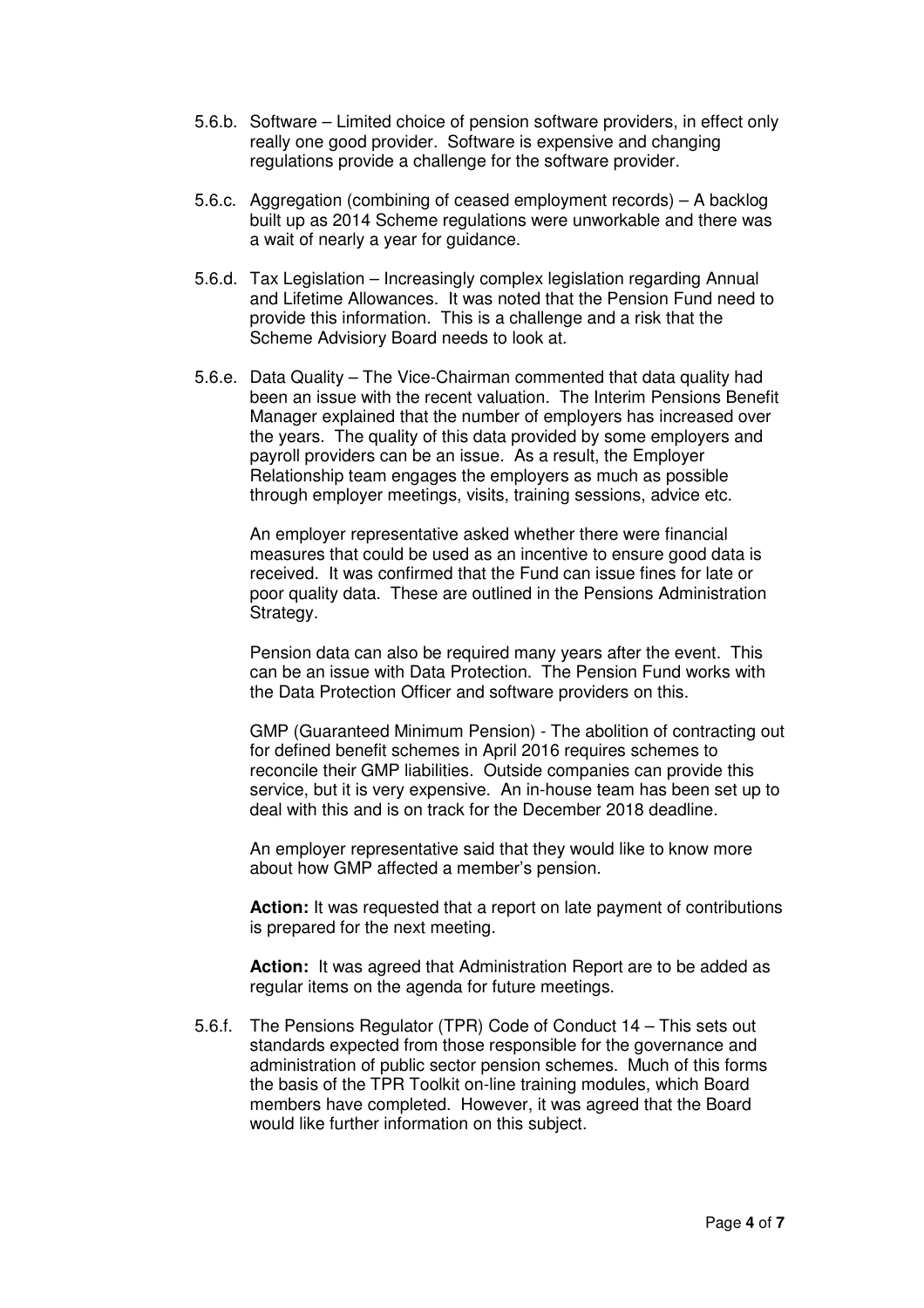5.7. Regulatory Reform Update. The general election and Brexit has caused a delay in progress.

There will be further reform on exit payments and a new consultation is due to take place in the Autumn.

5.8. 50/50 option. Take up of the 50/50 option has been much lower than expected. A survey has been launched by the LGPC to find out why. Dorset's take up was around 0.5%, rather than the expected 10%.

It has also become clear that the 50/50 option is being used by high earners to reduce pension accrual and subsequent tax charges. Consideration is being given to whether this should be prevented as it was not an intended benefit of the option.

The Vice-Chairman commented that the DCPF newsletter is quite good at publicising the 50/50 option. A Member Representative said that the Unions could help publicise the benefits of the 50/50 option to those not in the scheme. He will speak to the Interim Pensions Benefit Manager after the meeting.

5.9. Annual Benefit Illustrations 2017. These went out on time.

#### **6. Review of Board Effectiveness**

A report has been prepared by JLT based on the results of a questionnaire completed by Board members. The Board reviewed the results.

6.1. One recommendation was to build a training programme for the coming year to address knowledge gaps. Training courses take place at various times during the year. The Pensions Communications team will inform Board members when such opportunities arise. It was also noted that CIPFA have a template that is very useful in respect of training needs.

The Interim Pensions Benefit Manager asked whether a training log would be of use. It was agreed that this would be set up.

**Action:** Training log to be created for recording Board training activities. Board members to be notified of training activities as and when they occur.

6.2. A further recommendation was that an employer forum should be set up. This is already in place in the form of the PLOG (Pension Liaison Officers Group) which meets 3 times a year.

# **7. Current regulatory and guidance issues**

A report by the Independent Governance Adviser outlining a number of matters relating to statutory regulations and guidance was reviewed.

- 7.1. Annual Report and Accounts. The annual report for 2016-17 is due to be considered by the Committee at its meeting on 13 September. The annual report contains policy documents members should be aware of.
- 7.2. Website information. It was noted that Local Pension Board information on the DCPF website was out of date. This has now been updated. It is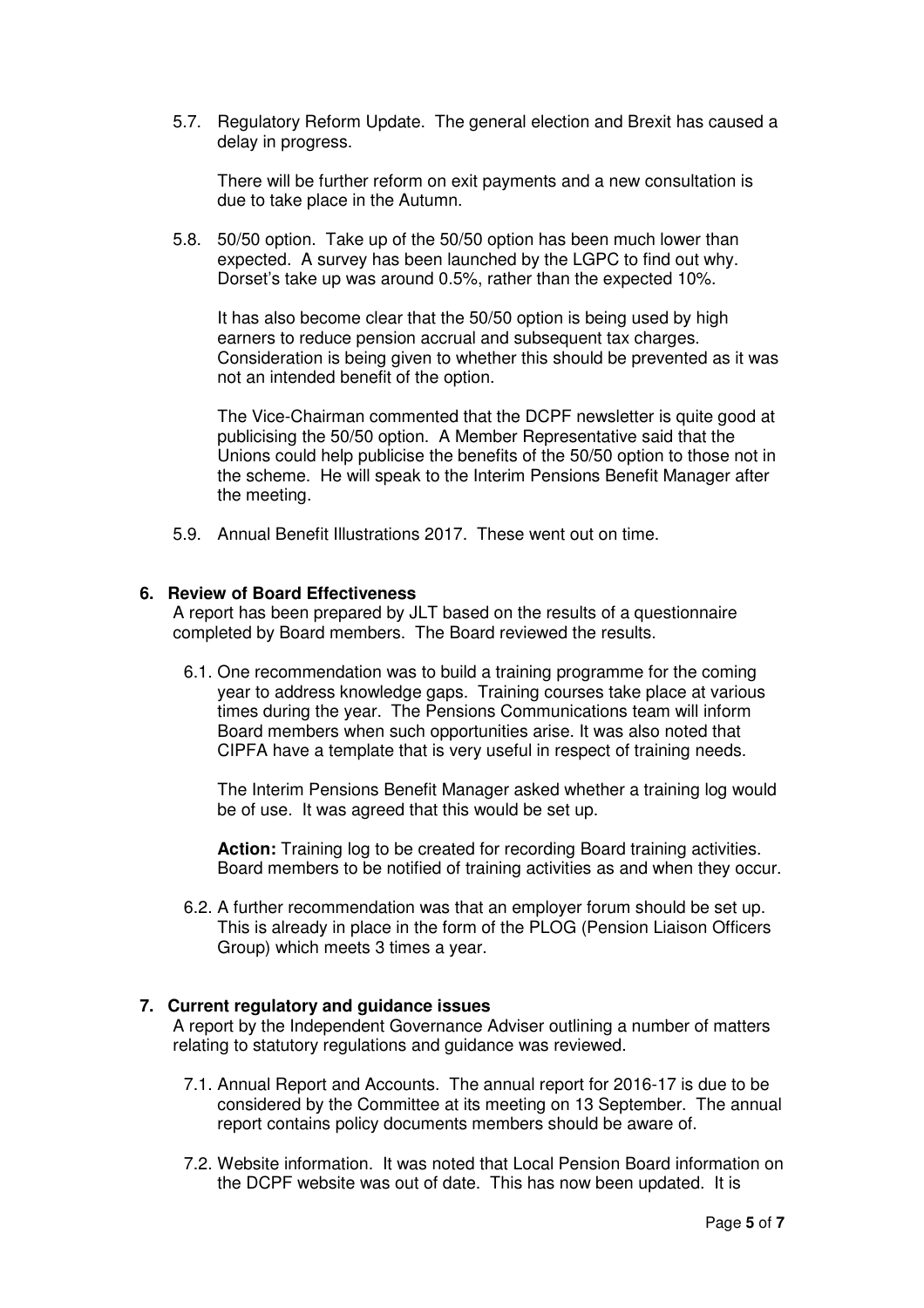recommended that the Board members should review the website as if they were a scheme member.

- 7.3. Implementation of new pooling arrangements. Key appointments within the Brunel Pensions Partnership have taken place recently. The Board will need to review and understand the governance report once available.
- 7.4. Revised investment guidelines. Regulations required a new Investment Strategy Statement (ISS) to be published by 1 April 2017. The Committee approved its ISS at the meeting on 1st March 2017 and it is published on the website. The Board should seek to ensure that they understand the new regulations and guidance.
- 7.5. Scheme Returns. Barnet Council has recently been fined by the Pensions Regulator for failing to submit a 2016 scheme return. The Interim Pensions Benefit Manager confirmed that DCPF had made all returns on time.

**Action:** The Vice Chairman asked if the Board could see a list of all returns that DCPF has to provide to the Pensions Regulator.

#### **8. Board training arrangements**

8.1. It was noted that the presentation that took place at the first Local Pension Board meeting was very informative, and may be useful to repeat this at a future session, particularly as the Board membership has changed. This was agreed.

**Action:** A training presentation to be set up for a future Board meeting later in 2018

- 8.2. The Pensions Regulator's Toolkit is currently being revised. It is recommended that all Board members complete this on-line course. The link will be circulated to members.
- 8.3. Various training opportunities are available to Board members during the year. A Member Representative has attended a number of these and found them very useful. The Pensions Communications team will make members aware of these as they occur.
- 8.4. Suggestions for future training subjects included Data Protection, GDPR and GMP.

#### **9. Programme of Business for future meetings**

- 9.1. The following items are to be added to the agenda for future meetings.
	- Late payment of contributions report
	- Risk Register
	- Pooling and governance arrangements review
	- Brunel Pensions Partnership